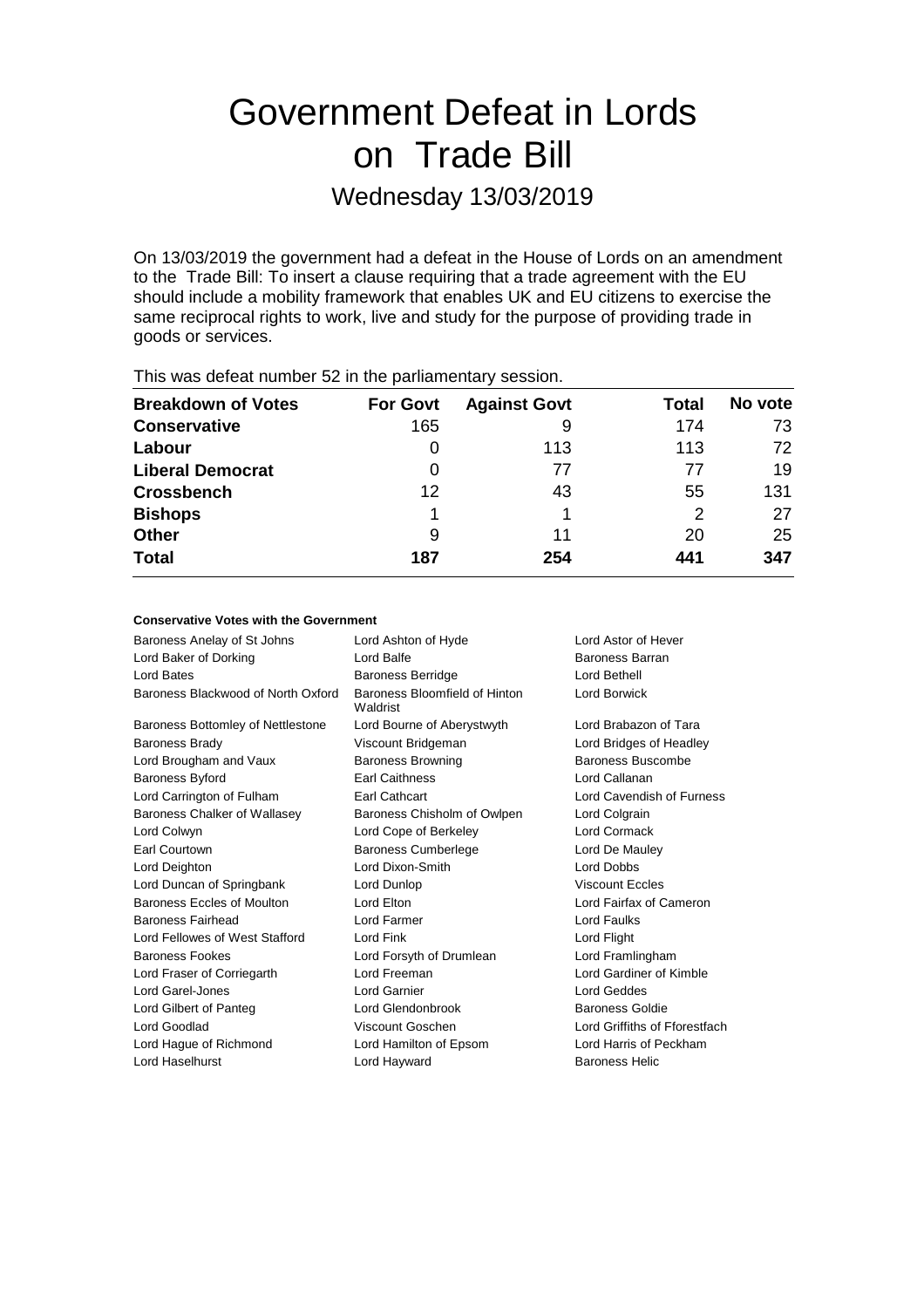Baroness Wyld Lord Young of Cookham Viscount Younger of Leckie

Lord Henley Lord Hodgson of Astley Abbotts Lord Holmes of Richmond Baroness Hooper Lord Horam Lord Howard of Rising Earl Howe Lord Howell of Guildford Lord Hunt of Wirral Lord James of Blackheath Baroness Jenkin of Kennington Lord Jopling Lord Keen of Elie Lord King of Bridgwater Lord Kirkham Lord Kirkhope of Harrogate Lord Lamont of Lerwick Lord Lang of Monkton Lord Lansley Lord Leigh of Hurley Lord Lexden Earl Lindsay **Lord Lingfield** Earl Liverpool Lord Lucas Lord MacGregor of Pulham Market Lord Mackay of Clashfern Lord Magan of Castletown Lord Mancroft **Baroness Manzoor** Lord Marlesford Lord Maude of Horsham Lord McColl of Dulwich Lord McInnes of Kilwinning **Baroness McIntosh of Pickering** Baroness Meyer Duke of Montrose **Baroness Morris of Bolton** Lord Naseby Baroness Neville-Jones **Baroness Neville-Rolfe** Baroness Neville-Baroness Noakes Lord Norton of Louth **Lord O'Shaughnessy** Baroness O'Cathain Lord Palumbo **Lord Pickles Baroness Pidding** Lord Popat **Lord Porter of Spalding Lord Price** Lord Randall of Uxbridge **Lord Reay Community** Lord Reay **Baroness Redfern** Lord Ribeiro Viscount Ridley Lord Risby Lord Robathan Lord Rotherwick Lord Sassoon Baroness Sater **Baroness Scott of Bybrook** Baroness Seccombe Lord Sheikh Lord Sherbourne of Didsbury Lord Shinkwin Lord Smith of Hindhead Baroness Stedman-Scott Lord Strathclyde Baroness Stroud **Baroness Sugg Community** Baroness Sugg **Lord Suri** Lord Taylor of Holbeach Lord Tebbit Lord Trefgarne Lord Trimble Lord True Lord Tugendhat Viscount Ullswater Baroness Vere of Norbiton Baroness Verma Lord Wakeham Lord Wasserman Lord Wei Lord Whitby Lord Willetts Baroness Williams of Trafford

# Earl Selborne **Lord Selkirk of Douglas** Baroness Shackleton of Belgravia

Baroness Altmann Lord Bowness Lord Cooper of Windrush Lord Green of Hurstpierpoint Viscount Hailsham Lord Livingston of Parkhead Lord Northbrook Duke of Wellington Baroness Wheatcroft

### **Labour Votes with the Government**

# **Labour Votes against the Government**

**Conservative Votes against the Government**

Baroness Adams of Craigielea Lord Anderson of Swansea Baroness Andrews Baroness Armstrong of Hill Top Baroness Bakewell Lord Bassam of Brighton Lord Beecham Lord Berkeley Lord Blunkett Lord Bradley Lord Brooke of Alverthorpe Lord Brookman Lord Browne of Ladyton Baroness Bryan of Partick Lord Campbell-Savours Lord Carter of Coles Baroness Chakrabarti Viscount Chandos Lord Collins of Highbury Baroness Crawley Lord Davies of Stamford Lord Davies of Oldham Baroness Donaghy Baroness Donaghue Baroness Drake Lord Drayson Lord Dubs Lord Elder Lord Filkin Lord Foulkes of Cumnock Lord Giddens Lord Glasman Baroness Golding Lord Gordon of Strathblane Baroness Goudie Lord Grantchester Lord Griffiths of Burry Port Lord Grocott Lord Hain Viscount Hanworth Lord Harris of Haringey Lord Haworth Baroness Healy of Primrose Hill Baroness Henig Baroness Hensen Baroness Hilton of Eggardon Lord Hollick Lord Hoyle Lord Hughes of Woodside Lord Hunt of Kings Heath Lord Irvine of Lairg Lord Jones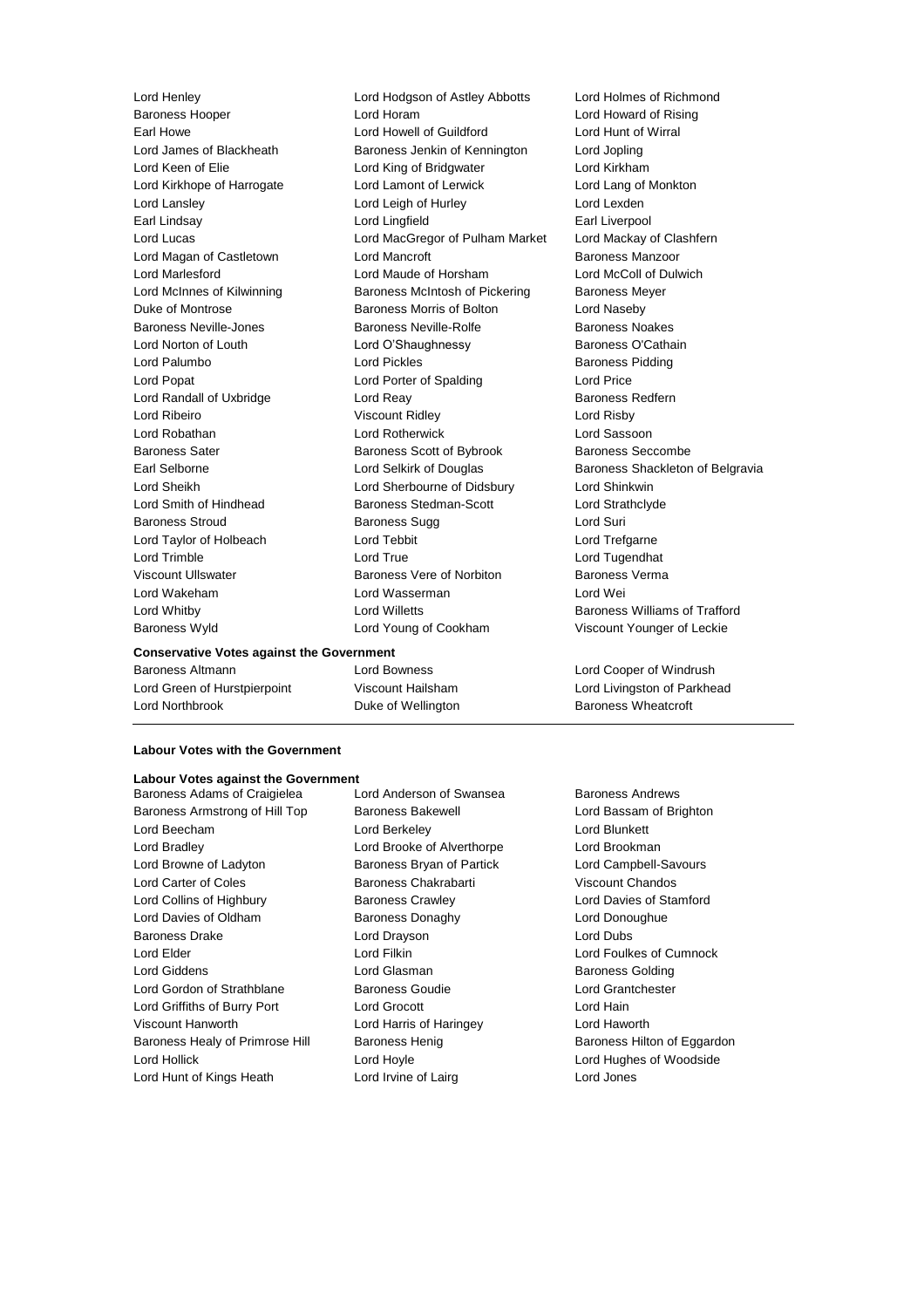| Baroness Jones of Whitchurch    | Lord Judd                      | Lord Kenned         |
|---------------------------------|--------------------------------|---------------------|
| Baroness Kennedy of The Shaws   | Lord Kinnock                   | <b>Baroness Kir</b> |
| Lord Knight of Weymouth         | Baroness Lawrence of Clarendon | Lord Lea of C       |
| Lord Lennie                     | Lord Liddle                    | <b>Baroness Lis</b> |
| Lord Livermore                  | Lord Mandelson                 | Lord Maxton         |
| Lord McAvoy                     | Baroness McDonagh              | <b>Baroness Mo</b>  |
| Lord McKenzie of Luton          | Lord McNicol of West Kilbride  | Lord Monks          |
| Baroness Morgan of Huyton       | Lord Morgan                    | Lord Morris c       |
| Baroness Morris of Yardley      | Lord Morris of Aberavon        | Lord Murphy         |
| <b>Baroness Osamor</b>          | <b>Baroness Pitkeathley</b>    | Lord Ponson         |
| Lord Prescott                   | <b>Baroness Prosser</b>        | Lord Puttnan        |
| <b>Baroness Quin</b>            | Lord Radice                    | <b>Baroness Ra</b>  |
| <b>Baroness Rebuck</b>          | Lord Reid of Cardowan          | Lord Rooker         |
| Baroness Royall of Blaisdon     | Lord Sawyer                    | <b>Baroness Sh</b>  |
| Viscount Simon                  | Baroness Smith of Basildon     | Lord Smith o        |
| Lord Snape                      | Lord Soley                     | <b>Lord Stevens</b> |
| Lord Stone of Blackheath        | <b>Baroness Thornton</b>       | <b>Lord Tomlins</b> |
| Lord Touhig                     | Lord Tunnicliffe               | <b>Lord Turnber</b> |
| Baroness Warwick of Undercliffe | Lord Watson of Invergowrie     | <b>Baroness WI</b>  |
| <b>Baroness Whitaker</b>        | Lord Whitty                    | Lord Wills          |
| Lord Winston                    | Lord Woolmer of Leeds          |                     |
|                                 |                                |                     |

Lord Kennedy of Southwark Baroness Kinnock of Holyhead Lord Lea of Crondall Baroness Lister of Burtersett Baroness McIntosh of Hudnall Lord Morris of Handsworth Lord Murphy of Torfaen Lord Ponsonby of Shulbrede Lord Puttnam Baroness Ramsay of Cartvale Lord Rooker Baroness Sherlock Lord Smith of Leigh Lord Stevenson of Balmacara Lord Tomlinson Lord Turnberg Baroness Wheeler

### **Liberal Democrat Votes with the Government**

**Liberal Democrat Votes against the Government**

Baroness Bowles of Berkhamsted Lord Bradshaw Baroness Brinton Lord Bruce of Bennachie **Lord Burnett** Lord Burnett **Baroness Burt of Solihull** Lord Campbell of Pittenweem Lord Chidgey Lord Clement-Jones Lord Cotter **Baroness Doocey** Baroness Doocey Baroness Featherstone Lord Foster of Bath **Lord Fox** Lord Fox **Baroness Garden of Frognal** Lord German Earl Glasgow Lord Goddard of Stockport Lord Greaves **Baroness Grender** Baroness Hamwee Baroness Hamwee Baroness Harris of Richmond Baroness Humphreys Lord Hussain Baroness Hussein-Ece **Baroness Janke** Baroness Jolly Lord Jones of Cheltenham Baroness Kramer Baroness Ludford Lord Newby Baroness Northover Lord Oates Lord Paddick **Lord Palmer of Childs Hill Baroness Pinnock** Lord Purvis of Tweed **Baroness Randerson Baroness Randerson** Lord Razzall Lord Redesdale Lord Rennard Lord Roberts of Llandudno Lord Rodgers of Quarry Bank Baroness Scott of Needham Market Lord Scriven Baroness Sheehan **Lord Shipley** Lord Shipley **Lord Shutt of Greetland** Baroness Smith of Newnham Lord Steel of Aikwood Lord Stephen Lord Stoneham of Droxford Lord Storey Lord Stunell Baroness Suttie Lord Taverne Lord Taylor of Goss Moor Lord Teverson **Baroness Thomas of Winchester** Lord Thomas of Gresford Baroness Thornhill **Lord Tope Lord Tope Lord Tyler** Baroness Tyler of Enfield Lord Wallace of Tankerness Lord Wallace of Saltaire Baroness Walmsley Lord Willis of Knaresborough

Baroness Bakewell of Hardington Mandeville Baroness Barker **Lord Beith** Exercise Baroness Bonham-Carter of Yarnbury Lord Marks of Henley-on-Thames Lord McNally Baroness Miller of Chilthorne Domer